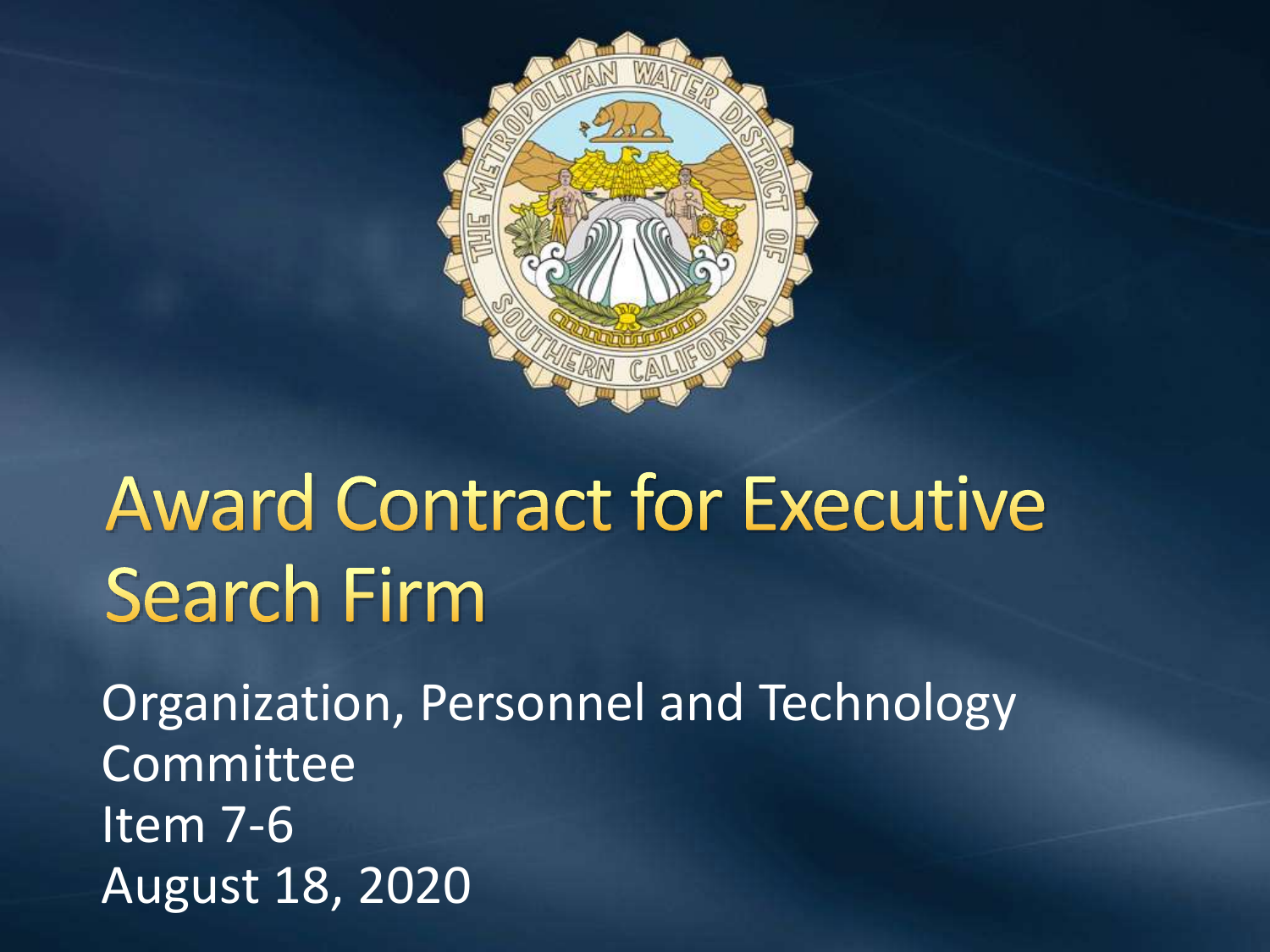# **Background**

**• In July, Board approved General Manager** recruitment process

- 1. OP&T reviews executive search firm proposals with Human Resources (HR) Group Manager
	- OP&T committee forwards firms to Board with recommendation
- 2. Board reviews executive search firm proposals and OP&T committee recommendation
	- Board selects firm and instructs HR Group Manager to establish contact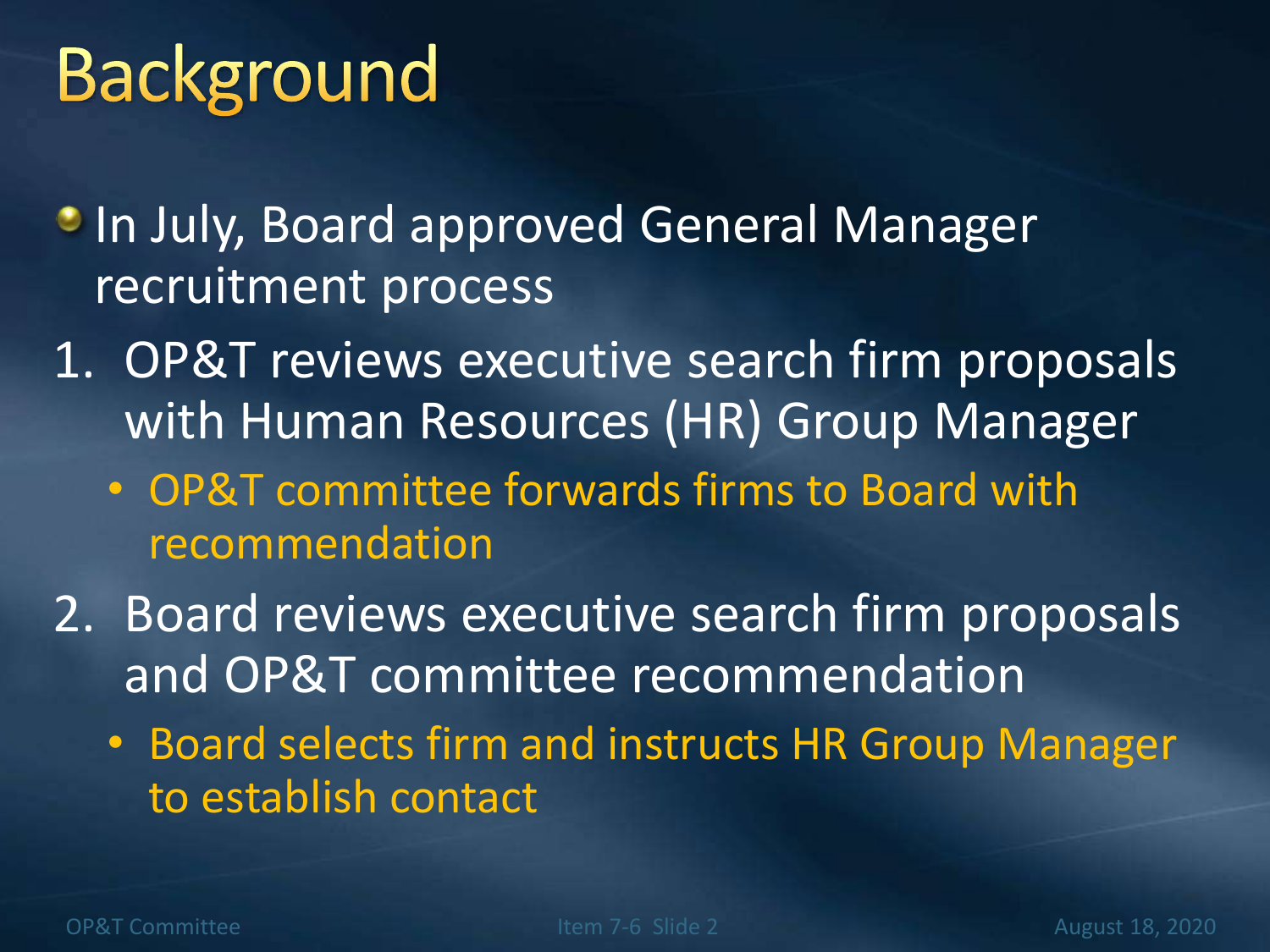#### **Request for Proposal Criteria**

- **Human Resources requested proposals from** various search firms requesting:
	- Description of firm's experience in public sector, specifically water industry
	- $\circ$  Cost
	- Outreach Plan
	- **Key Personnel**
	- Approach/ability to meet desired timeline **Item was removed from criteria and summary**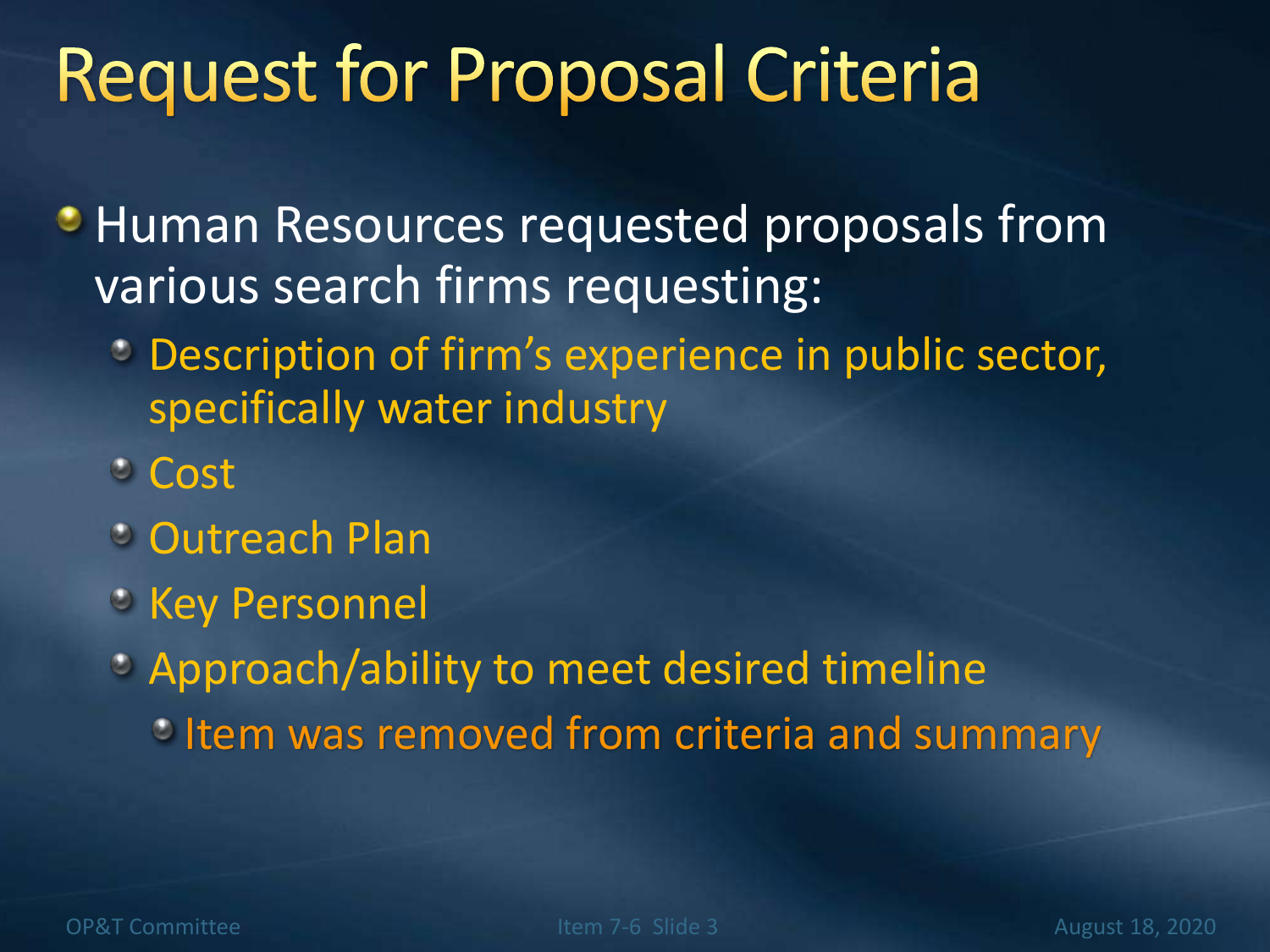### **Additional Proposal Requested**

- After discussions at OP&T in May, June and July Human Resources requested:
	- Placement percentage/statistics of minority and/or female placements over the last 3 years
	- Summary describing options for gathering information from the public and stakeholders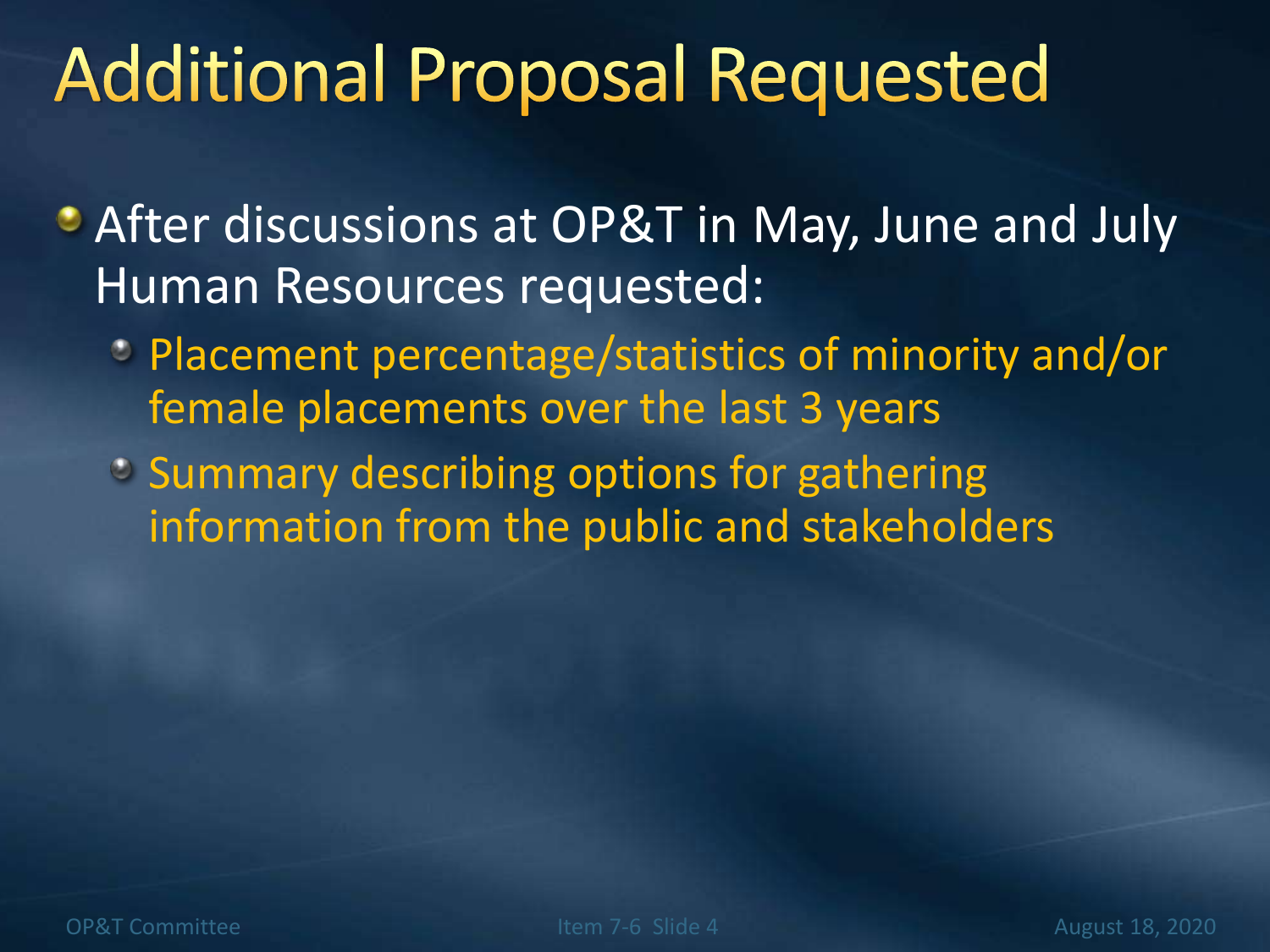#### **Proposal Review Process**

- **Human Resources prepared a one page** summary with the information provided from each vendor's proposal
- **Human Resources will briefly present each** vendor's summary
	- Some proposals use percentage of first year compensation to calculate cost
- **Vendor representatives are available on zoom** meeting to answer questions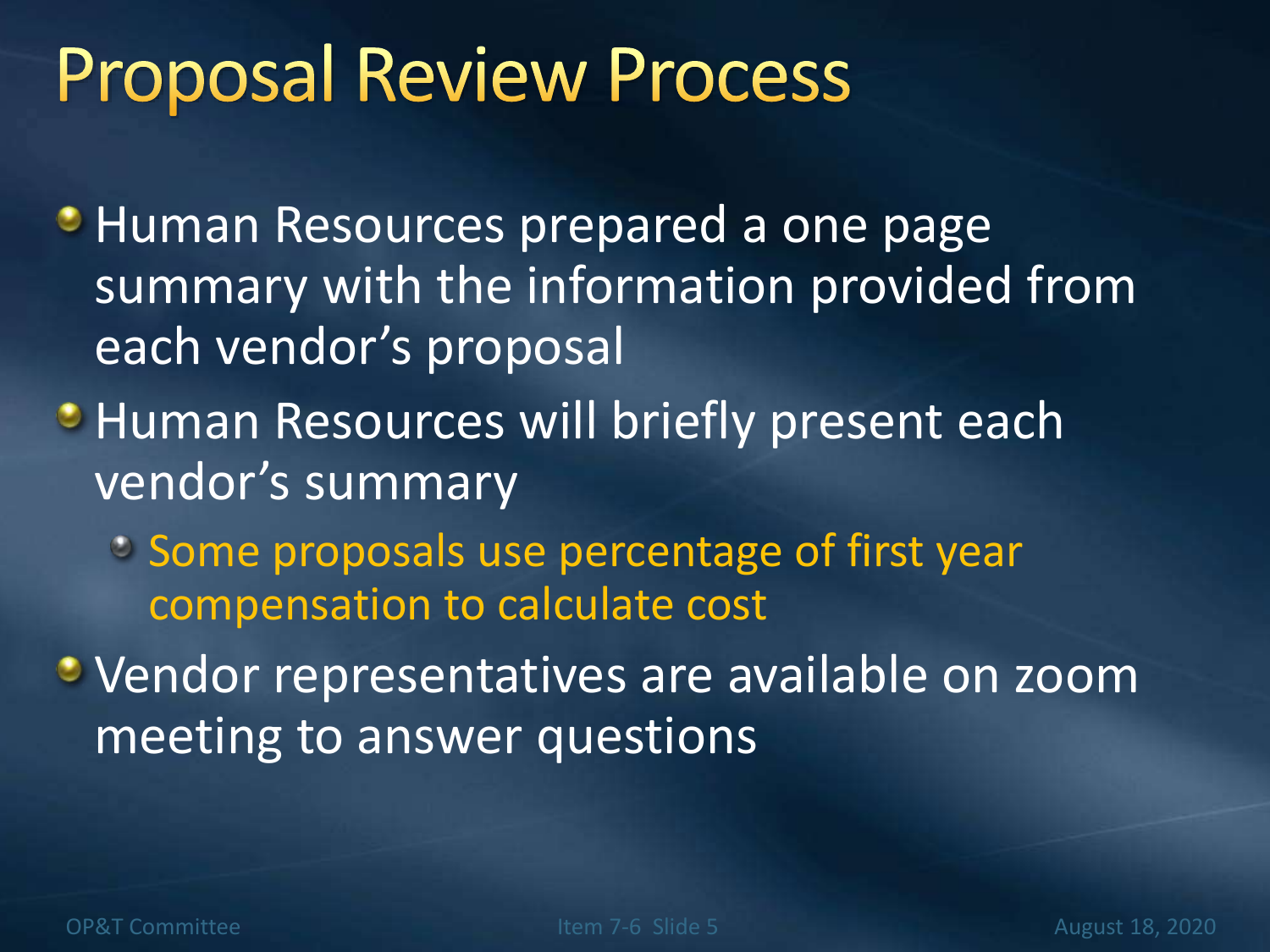## Vendor 1 - CPS

- **CPS HR is a Joint Powers Authority working with** all levels of government, including water
- 50% minority and/or female executive placements in the past 3 years
- **Experienced hosting large public sessions for** public engagement and input, recently online
- Outreach plan includes recruitment video
- **Total Cost: \$50,000**
- **Josh Jones and Frank Rojas**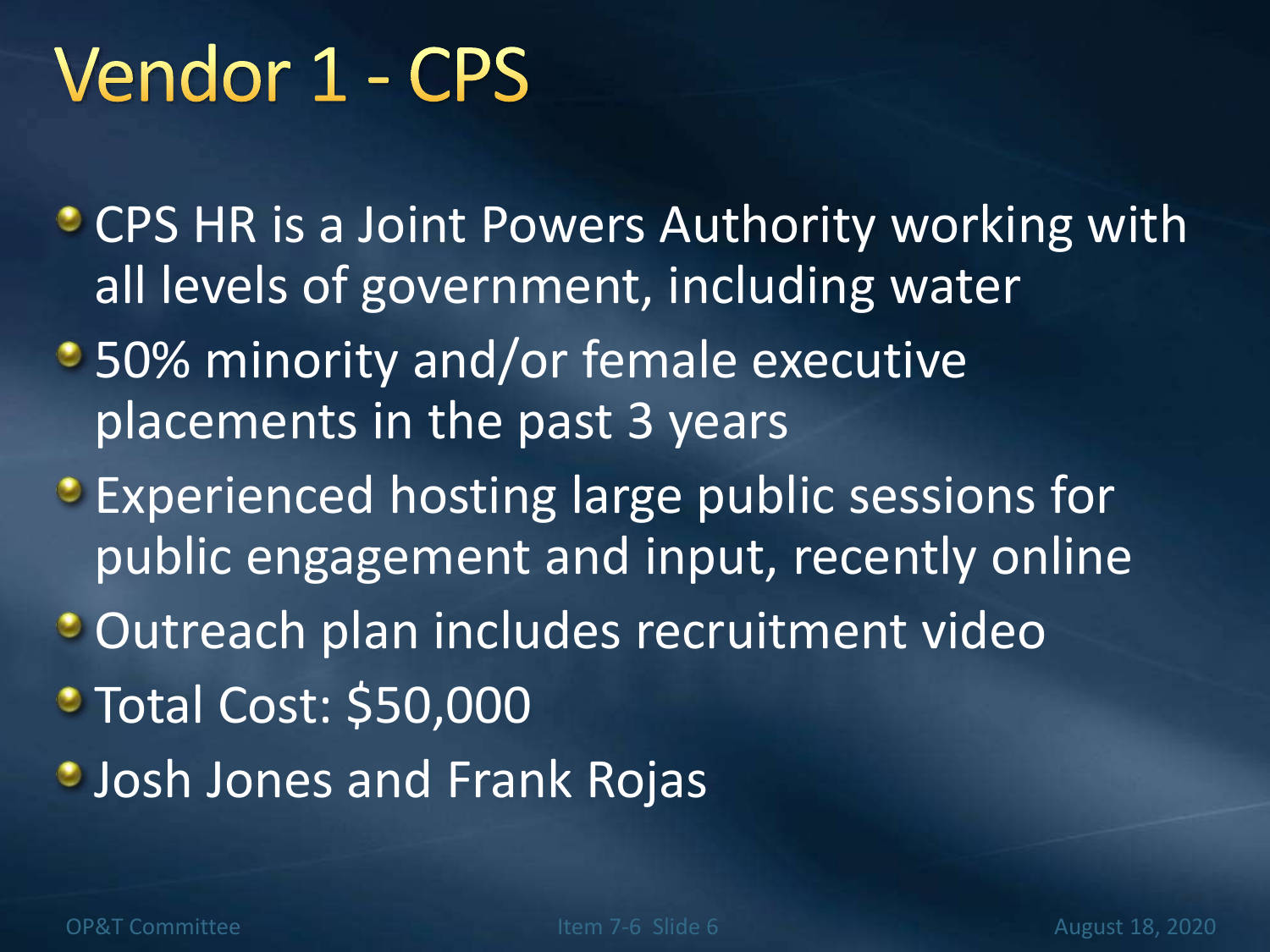## Vendor 5 – Korn Ferry

- **Extensive experience recruiting public and private** sector executives, including water and MWD
	- Readiness Assessment conducted on all candidates
- 85% of placements in public water/utilities were ethnic/gender diverse
- **Recommend online survey for stakeholder** engagement
- **Outreach plan includes nationwide search using** robust water and utility sector network
- **Total Cost: \$132,000**
- **Shelly Fust and Dan Pulver**

OP&T Committee Item 7-6 Slide 7 August 18, 2020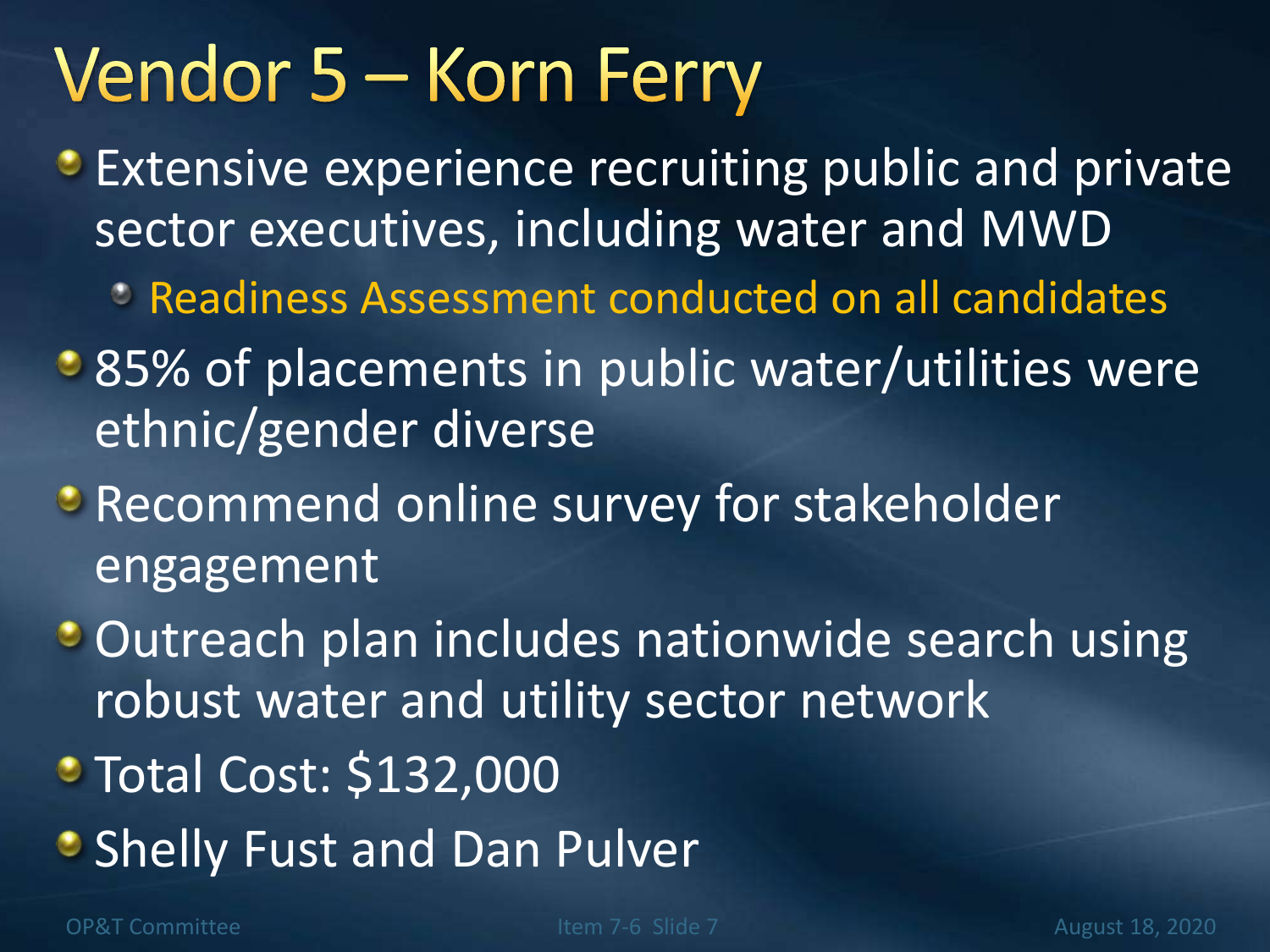#### Vendor 3 – Berkhemer Clayton Inc. **Experience in recruiting for universities, utilities,** and private sector

- Certified Woman-owned Business Enterprise
- 58% minority and/or female placement in past 3 years
- **Combination of in-person and town hall** meetings with the public for stakeholder engagement
- Outreach plan uses proprietary database and industry research focused on confidentiality
- Total Cost: \$139,200
- **Shai Phillips and Betsy Berkhemer-Credaire**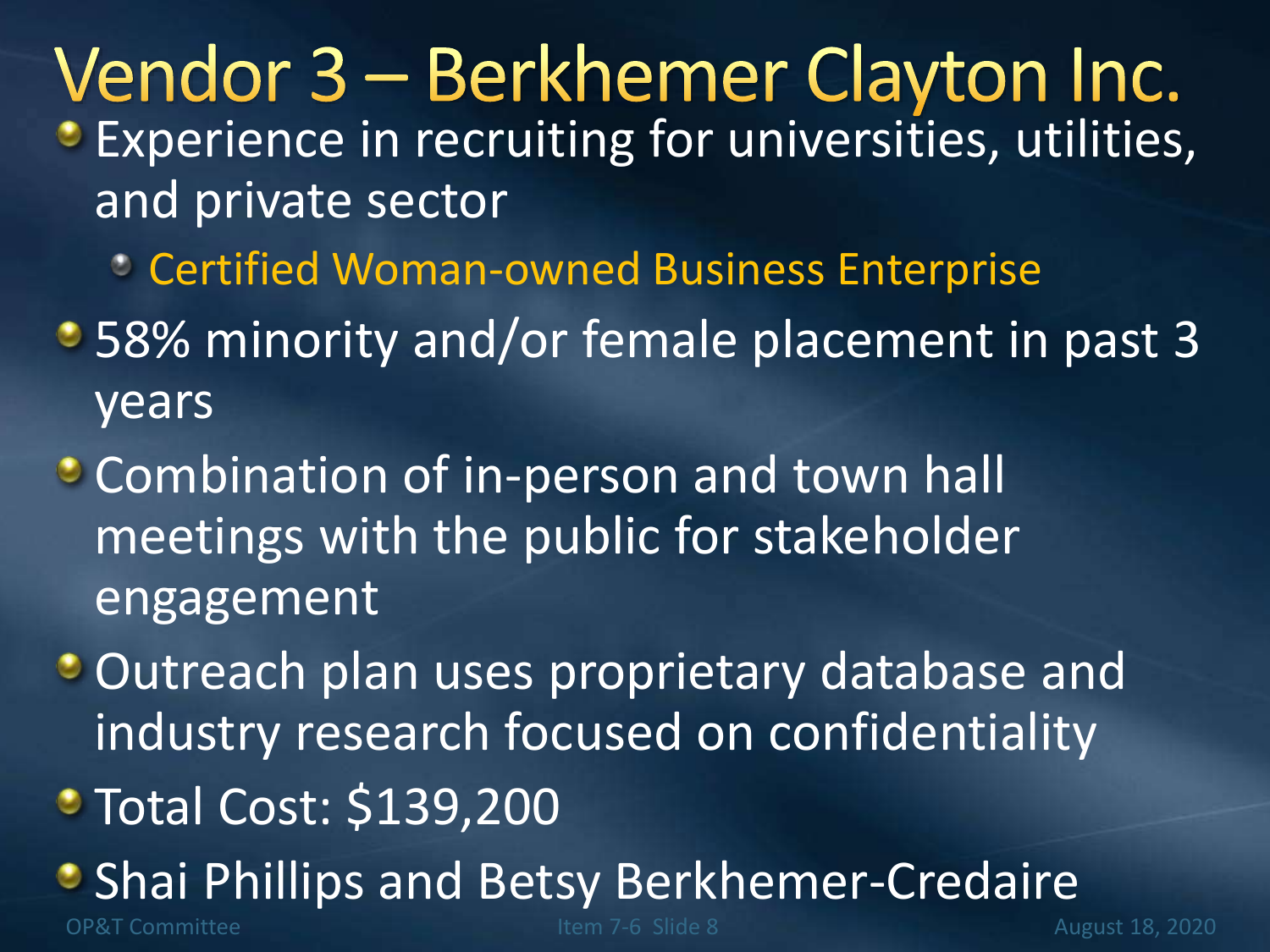#### Vendor 4 – Ralph Andersen & Associates

- **Extensive experience recruiting public sector** executives, including water
- 36.4% female, 11.5% African American, 9% Hispanic and 7.9% Asian placements in last 3 years
- **Recommend online survey for stakeholder** engagement
- **Outreach plan includes nationwide search using** key associations in a virtual format
- Total Cost: \$122,000
- **Heather Renschler**

OP&T Committee Item 7-6 Slide 9 August 18, 2020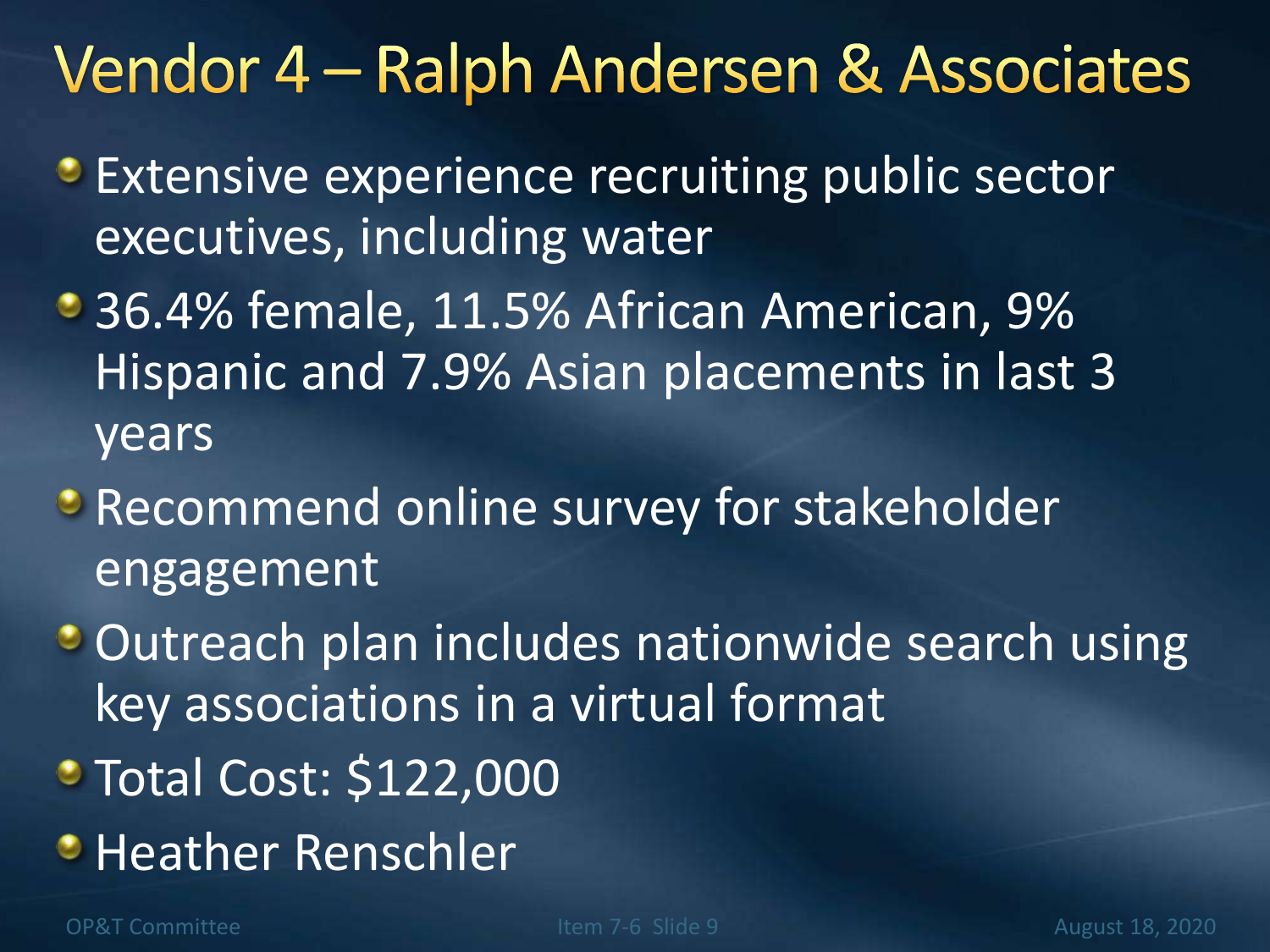### Vendor 2 – The Hawkins Company

- **Extensive experience recruiting public sector** executives, including water and MWD
	- Certified Minority Business Enterprise
- **90% minority and/or female executive** placement in the past 3 years
- **Combination of online survey and facilitated** sessions for stakeholder engagement
- Outreach plan targets top utilities, industries and minority professional associations
- Total Cost: \$130,000
- **Brett Byers and Christine Boulware**

OP&T Committee Item 7-6 Slide 10 August 18, 2020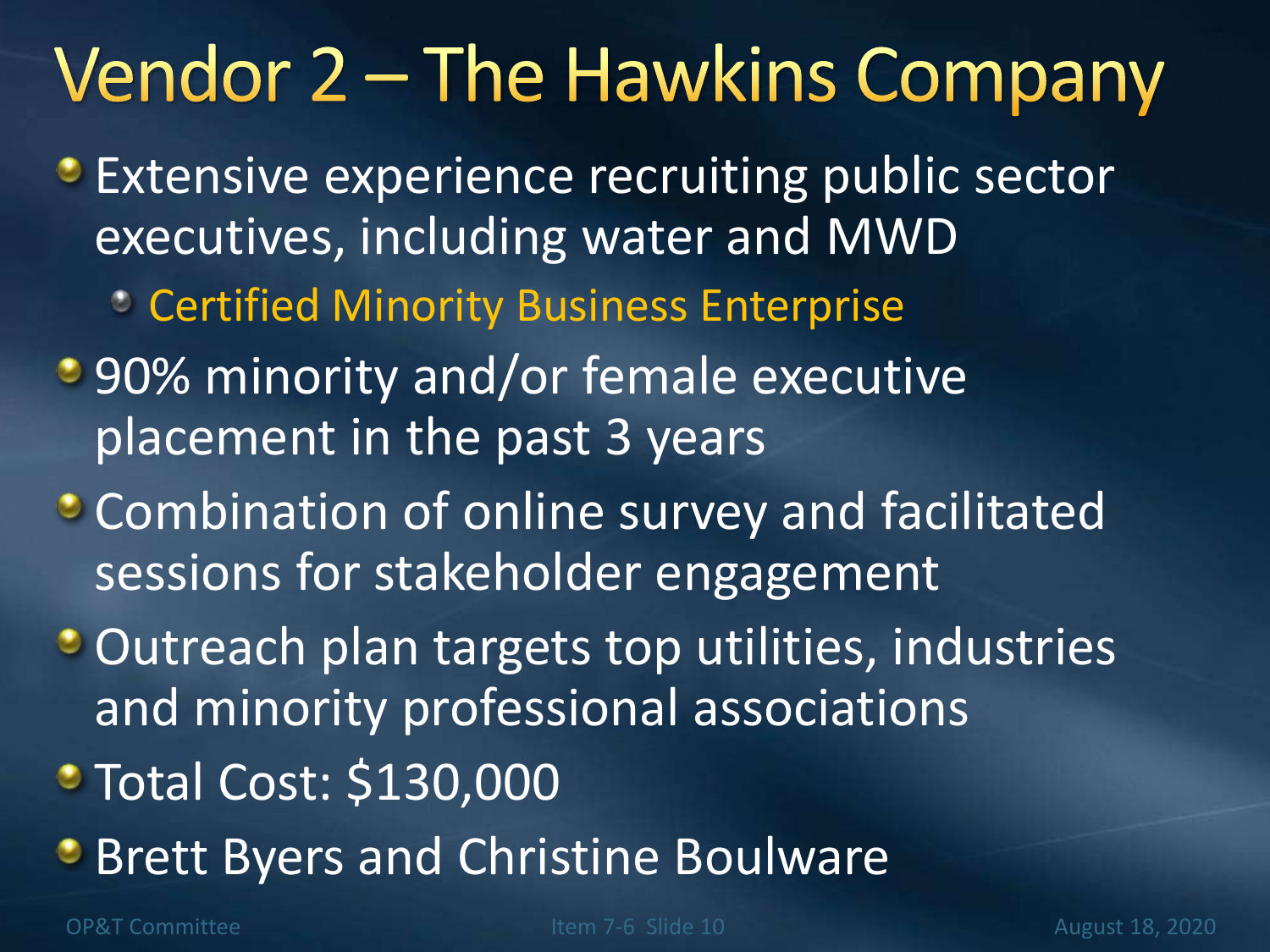#### **Board Options** • Option #1

**PRECOMMEND ONE of the 5 vendors as the executive** search firm for the General Manager recruitment process

**Option #2** Do not recommend a vendor